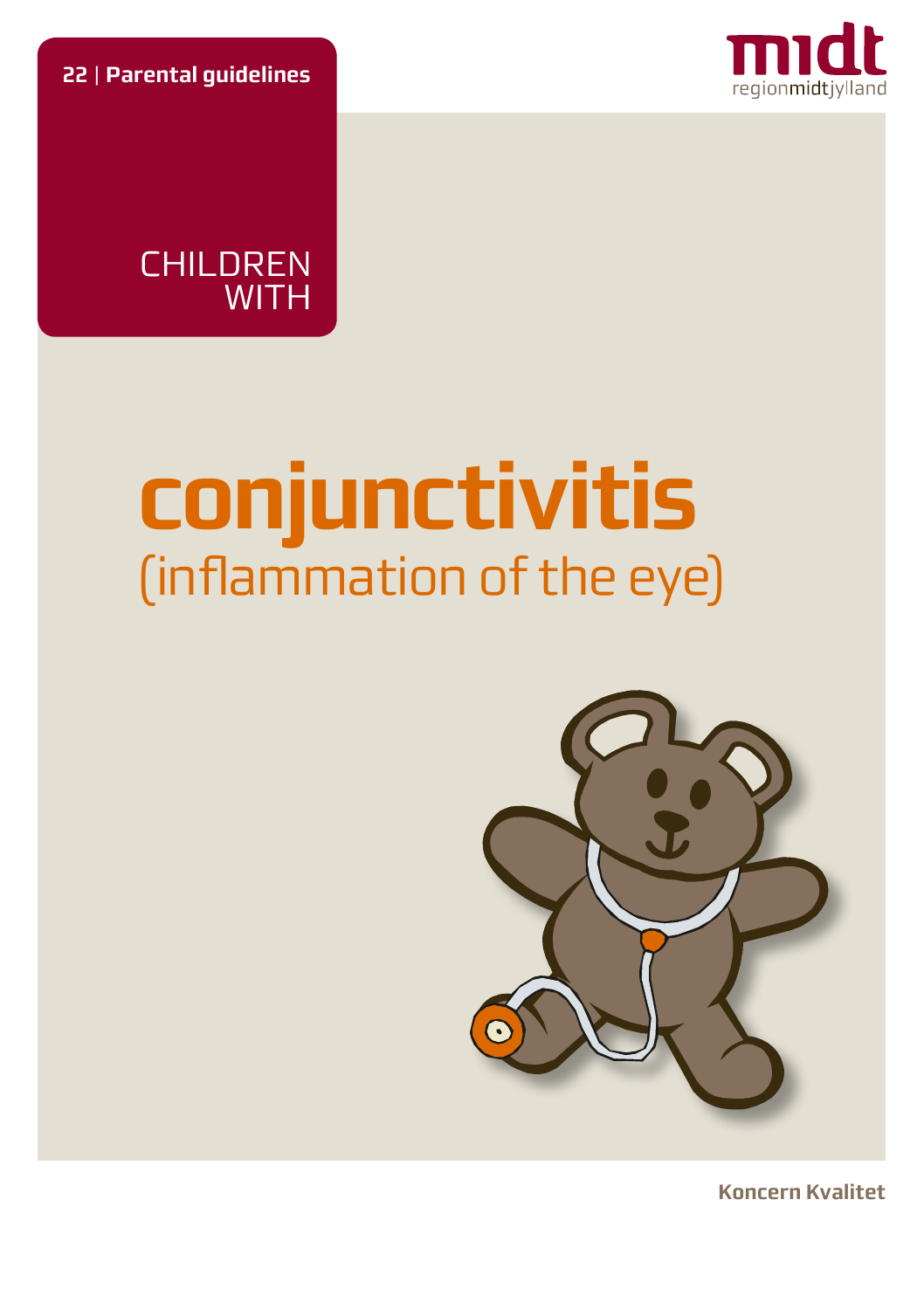# Children with  **conjunctivitis** (inflammation of the eye)

# **General information:**

Conjunctivitis is an inflammation of the mucous membrane on the inside of the eyelids in the white part of the eye.

Conjunctivitis is common among children and is caused by either bacteria or a virus. The diagnosis is based on the symptoms and possibly also an analysis of secretion from the eye. Treatment depends on the cause of conjunctivitis.

#### **How is it contracted?**

Conjunctivitis is highly contagious and is transmitted via close contact with other people and/or because you get the virus or bacteria on your hands and rub your eyes afterwards. This applies both when conjunctivitis is caused by a virus (common cold virus) and by bacteria (staphylococcus, which is seen in e.g. impetigo). Newborn babies may be infected with chlamydia if the mother is infected at birth.

#### **Symptoms:**

- Irritation and a feeling of having "something in the eye"
- Redness of the eye
- $\bullet$  In case of a bacterial infection the eye may be red and filled with pus, and it can be difficult to open the eye
- With a virus infection, the eye may be very red
- Infection often begins in one eye and spreads to the other within a day or two

## **Red irritated eyes can also be caused by:**

- Hay fever, an allergic reaction, e.g. pollen and house dust mites
- Delayed development of the tear duct causing the eye to water. The tear duct develops during the first 12 months of the child's life

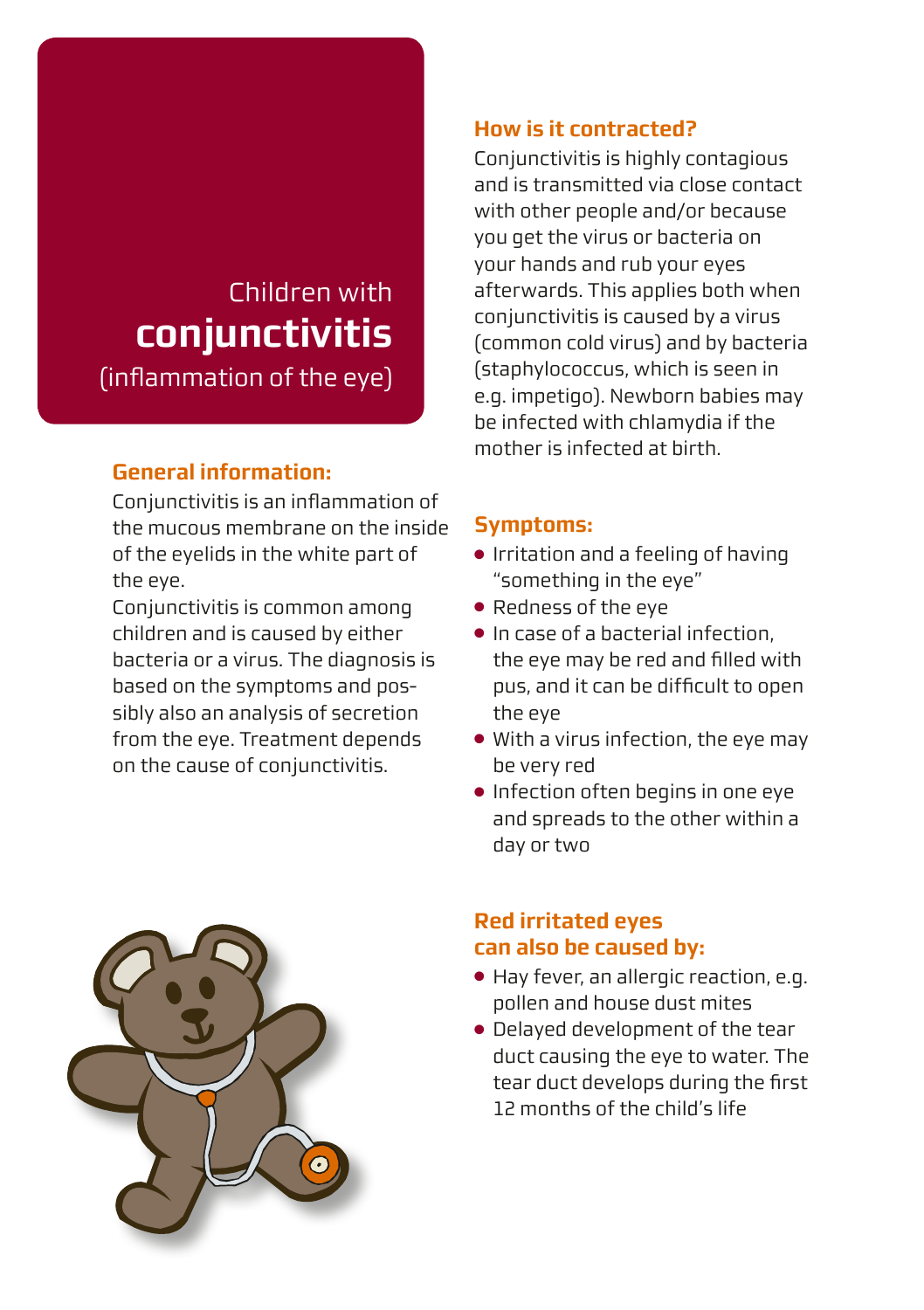● Irritation of the eye caused by bright light, dust, or foreign bodies.

#### **Good advice:**

- Good hygiene. Wash your own and the child's hands often
- Use disposable tissues
- Give your child its own towel
- You may bathe the child's eyes in lukewarm water or salt water to remove pus and scabs.

#### **When to see a doctor?**

Contact a doctor if the child:

● has the above symptoms and they get worse, e.g. if the amount of pus increases and it hurts and also if the eyes become sensitive to light or your child's sight is affected.

Contact your general practitioner first because he/she knows your child better than the doctor on call. You can also get good advice and guidance from your health visitor.

# **Treatment:**

Conjunctivitis caused by bacteria is treated with antibiotics. Conjunctivitis caused by a virus usually passes by itself.

#### **Prevention:**

In practice, conjunctivitis is difficult to prevent because it is highly contagious when many children are in close contact.

It is important to wash your hands after having been in contact with an infected child.

In general, it is important for both adults and children to wash their hands often. Washing one's hands has been shown to reduce the risk of infection considerably.

#### **Childcare:**

The child is not allowed to be in childcare if:

- the eyes are filled with pus
- the child is very sensitive to light
- the child is generally not feeling well.

If the child has begun an antibiotic treatment by a doctor, the child may return to the childcare centre the day after the treatment was initiated.